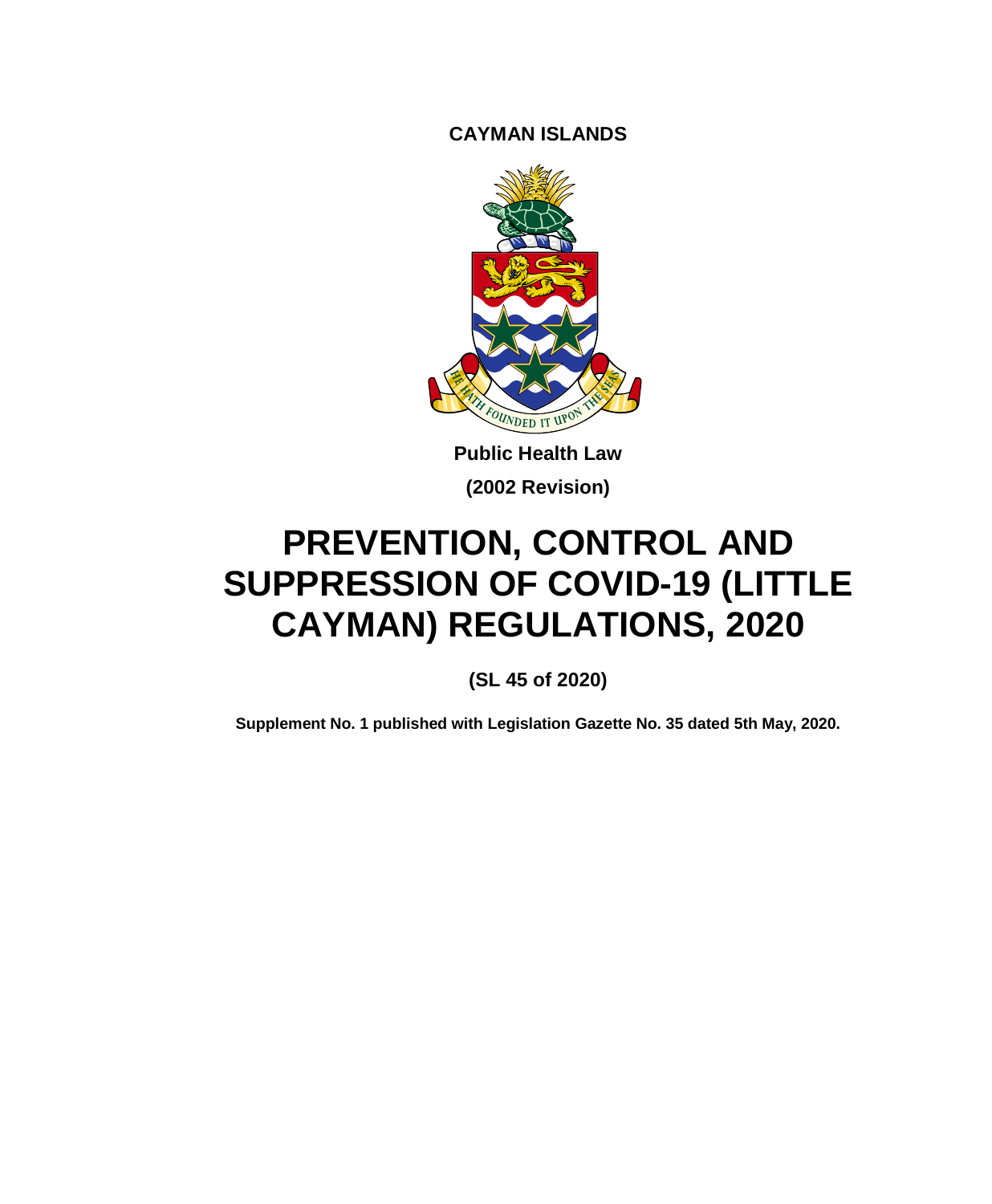## **PUBLISHING DETAILS**

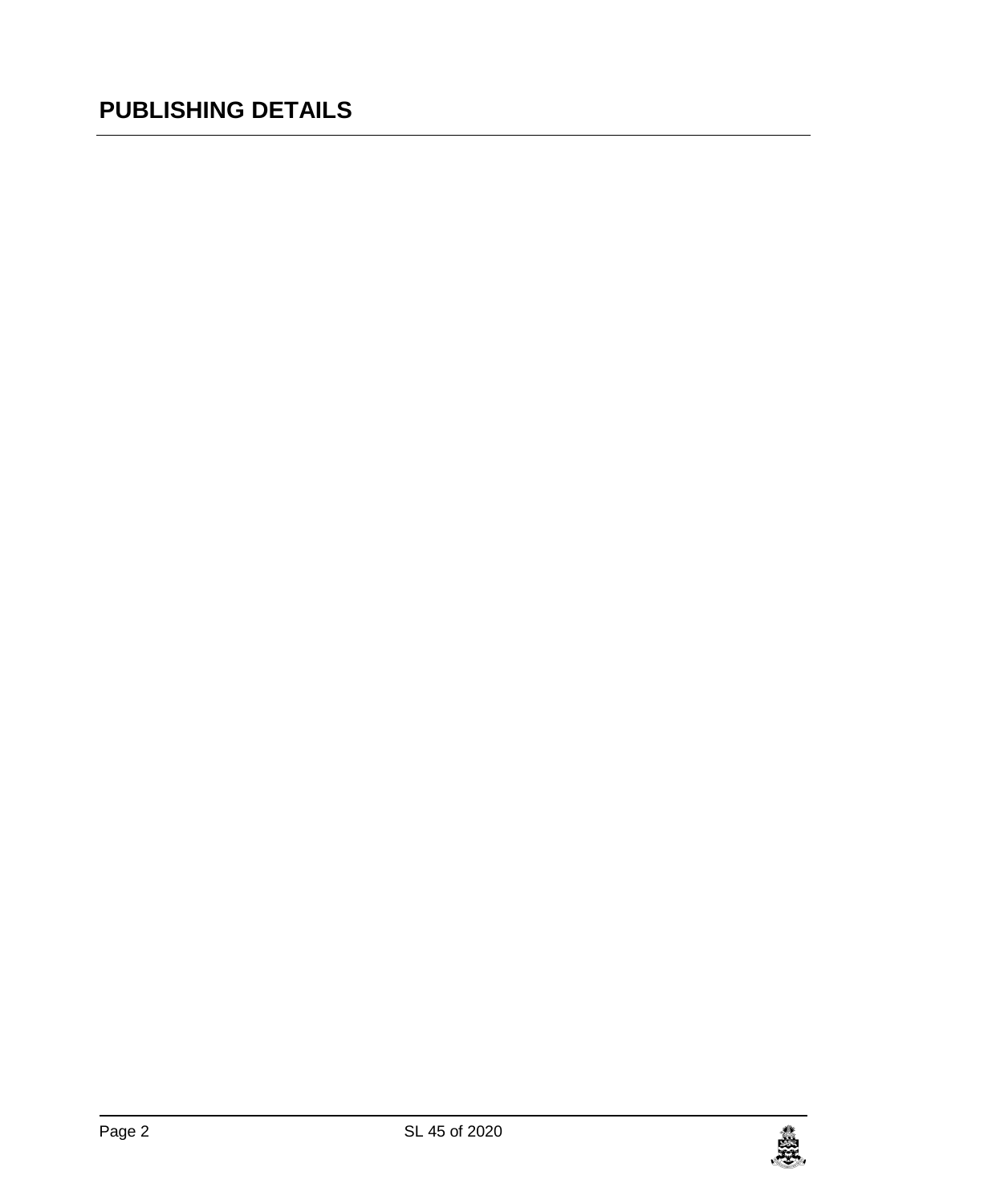### **CAYMAN ISLANDS**



**Public Health Law**

**(2002 Revision)**

## **PREVENTION, CONTROL AND SUPPRESSION OF COVID-19 (LITTLE CAYMAN) REGULATIONS, 2020**

**(SL 45 of 2020)**

## **Arrangement of Regulations**

| Regulation     |                                                                                     |  |
|----------------|-------------------------------------------------------------------------------------|--|
| $\mathbf{1}$ . |                                                                                     |  |
| 2.             | Non-application of the Prevention, Control and Suppression of Covid-19 Regulations, |  |
| 3.             |                                                                                     |  |
| 4.             |                                                                                     |  |
| 5.             |                                                                                     |  |
| 6.             |                                                                                     |  |
| 7.             |                                                                                     |  |

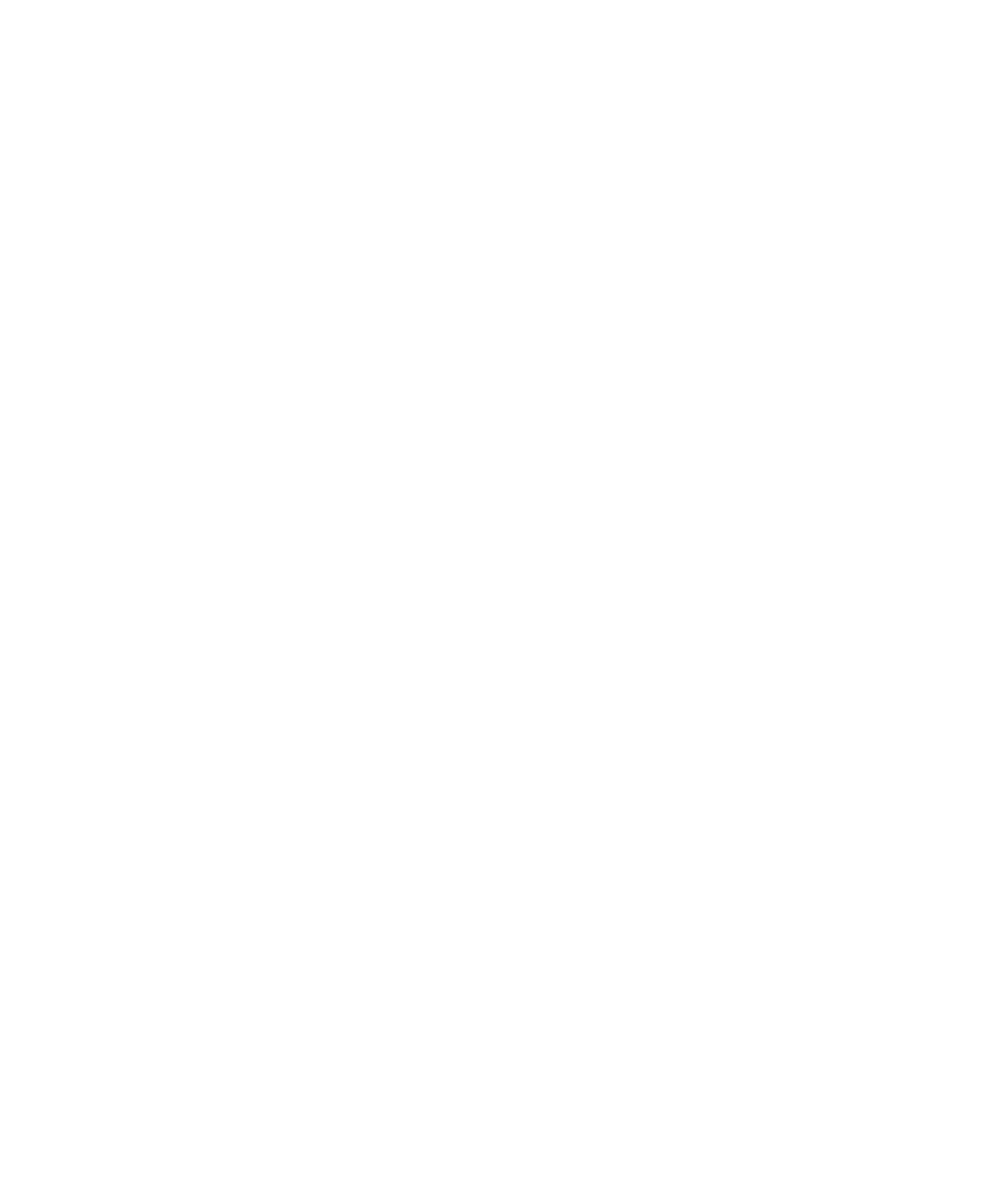### <span id="page-4-0"></span>**CAYMAN ISLANDS**



**Public Health Law**

**(2002 Revision)**

## **PREVENTION, CONTROL AND SUPPRESSION OF COVID-19 (LITTLE CAYMAN) REGULATIONS, 2020**

## **(SL 45 of 2020)**

In exercise of the powers conferred by section 34 of the Public Health Law (2002 Revision) the Cabinet makes the following Regulations —

#### **1. Citation**

**1**. These Regulations may be cited as the Prevention, Control and Suppression of Covid-19 (Little Cayman) Regulations, 2020.

#### <span id="page-4-1"></span>**2. Non-application of the Prevention, Control and Suppression of Covid-19 Regulations, 2020**

**2**. The *Prevention, Control and Suppression of Covid-19 Regulations, 2020* do not apply to Little Cayman with effect from the date of commencement of these Regulations.

#### <span id="page-4-2"></span>**3. Definitions**

**3**. (1) In these Regulations —

**"essential services"** includes services provided by the following persons —

- (a) medical personnel;
- (b) engineers;

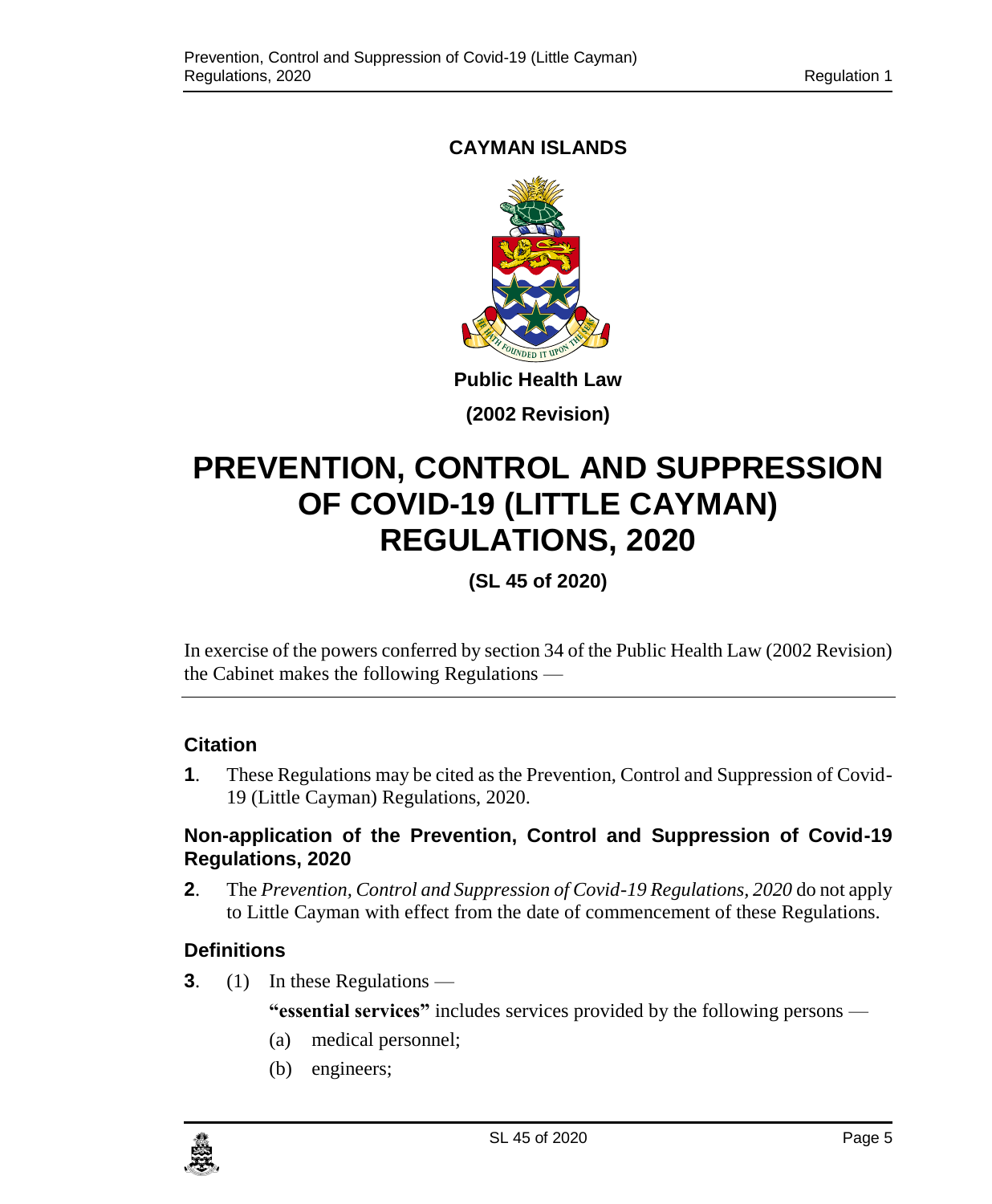- (c) crane operators;
- (d) truck operators;
- (e) utility workers;
- (f) persons employed to physically deliver propane gas to premises or to otherwise deal with propane gas;
- (g) officers of the Royal Cayman Islands Police Service referred to in section 3 of the *Police Law (2017 Revision);*
- (h) customs and border control officers of the Customs and Border Control Service established under section 3 of the *Customs and Border Control Law, 2018;*
- (i) officers of the Fire Brigade established under section 3 of *the Fire Brigade Law (2006 Revision);*
- (j) prison officers; and
- (k) such other persons as approved by the Director of the Sister Islands Health Services, the District Commissioner for Cayman Brac and Little Cayman or the Deputy of the District Commissioner;

**"public place**" means any highway, street, public park or garden, any sea beach and any public bridge, road, lane, footway, square, court, alley or passage, whether a thoroughfare or not; and includes any open space and any premises to which, for the time being, the public have or are permitted to have access, whether on payment or otherwise; and

**"virus"** means the virus known as Covid-19.

#### <span id="page-5-0"></span>**4. Public places and social distance**

- **4**. (1) The owner or operator of a public place shall restrict the number of customers inside the public place at any one time so that each customer is able to distance himself or herself at least six feet or two metres from any other person.
	- (2) Each person who is indoors a public place shall maintain a distance of at least six feet or two metres from another person.
	- (3) Paragraph (2) does not apply to persons who reside at the same household.
	- (4) A person who contravenes paragraph (1) or (2) commits an offence and is liable on conviction to a fine of one thousand dollars and to imprisonment for six months.

#### <span id="page-5-1"></span>**5. Wearing of masks**

**5**. (1) With effect from the date of commencement of these Regulations, any person over the age of two years who is indoors a public place and is unable to, or does not maintain a distance of six feet from every other person, shall cover his or her mouth and nose with a mask or cloth face covering, except —

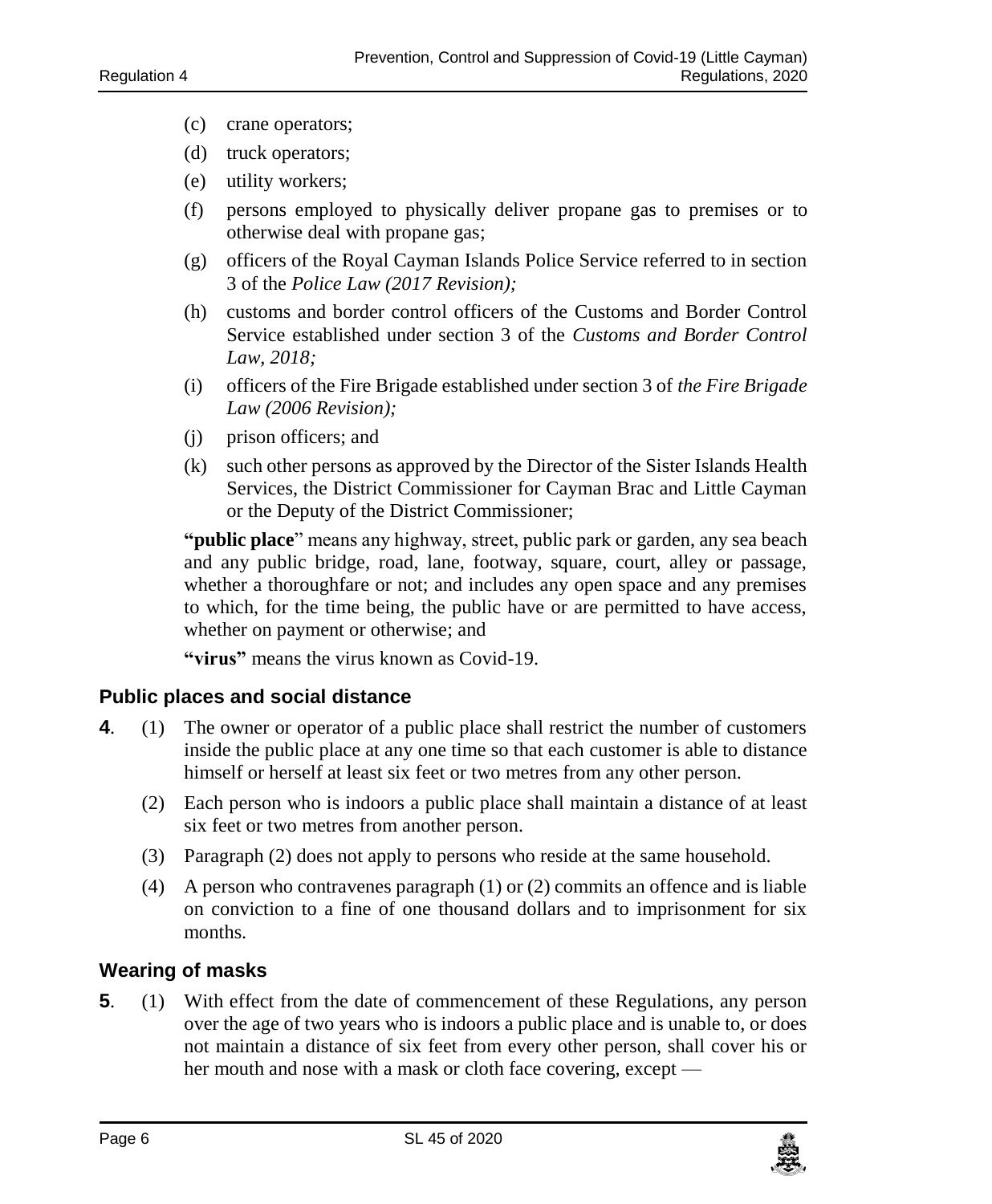- (a) where the person is unable to wear a mask or cloth face covering due to a medical condition or the person is otherwise exempted by guidance provided by the Medical Officer of Health; or
- (b) where the person is sitting or eating, without talking, at his or her desk at the person's place of employment.
- (2) A person who declines to wear a mask or cloth face covering because of a medical condition shall not be required to produce documentation verifying the condition.
- (3) Paragraph (1) applies to all employees and customers of businesses and other organizations open to the public.
- (4) All persons are also required to wear masks or cloth face coverings when providing or using the services of any taxi or ride-sharing, or similar public transport service or while within an enclosed or semi-enclosed waiting area for the transport service.
- (5) The Medical Officer of Health shall issue written guidance to implement the provisions of this regulation, which shall include guidance for the use of masks or cloth face coverings by children between the ages of two and five years old.
- (6) The guidance under paragraph (5) shall be published in the *Gazette*, in any other official Government website or official means of communication.
- (7) Where a customer refuses to wear a mask or cloth face covering for non-medical reasons, the owner or operator of a public place may decline entry to the person.

#### <span id="page-6-0"></span>**6. Travel between the Islands**

- **6.** (1) Subject to this regulation, any person in Grand Cayman or Cayman Brac may travel to Little Cayman by air transport.
	- (2) Persons who carry out of essential services in Little Cayman may travel to and from Grand Cayman and Cayman Brac to Little Cayman by air transport or by boat.
	- (3) Subject to paragraph (2) and this regulation, no person in Grand Cayman or Cayman Brac is permitted to travel by boat to Little Cayman except for the transport of freight to Little Cayman.
	- (4) Persons travelling to Little Cayman by air transport or by boat to carry out essential services as provided in paragraph (2) are not required to be quarantined or isolated in accordance with the Law and the regulations made thereunder.
	- (5) A person who wishes to travel to Little Cayman from Grand Cayman or Cayman Brac shall —
		- (a) prior to travelling  $-$ 
			- (i) notify the Medical Officer of Health of the proposed travel;

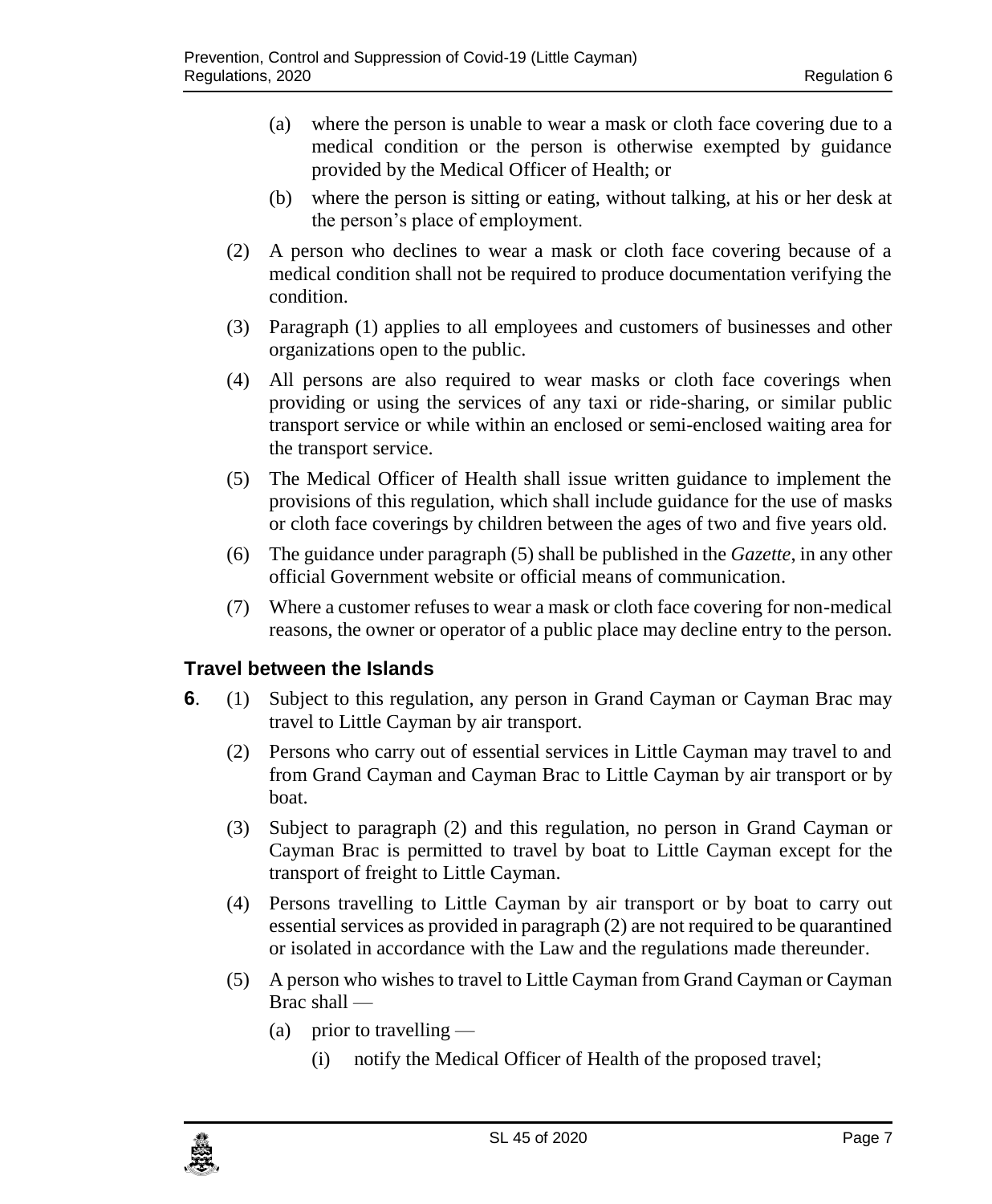- (ii) remain at the person's residence or such other place of isolation as specified by the Medical Officer of Health for a period of not less than fourteen days; and
- (iii) be tested for the virus; and
- (b) only be permitted to travel after such test has been declared to be negative by the Medical Officer of Health.
- (6) Where a person has tested negative for the virus, the person shall be transported immediately after the person has received the results to the airport or to the boat for boarding, by a person assigned by the Medical Officer of Health.
- (7) A person in Little Cayman who wishes to travel to Grand Cayman for medical reasons shall obtain the prior approval of the Medical Officer of Health to do so but this shall not apply where a medical doctor determines that a case is an emergency and that travel to Grand Cayman is required.
- (8) A person referred to in paragraph (7) shall, for a period of fourteen days
	- (a) from the date of arrival in Grand Cayman; or
	- (b) from the date of return to Little Cayman,

for the purposes of surveillance by the Medical Officer of Health, remain at the person's home or such other place of isolation as specified by the Medical Officer of Health and shall be subject to such conditions as are specified by the Medical Officer of Health.

- (9) Where there are other persons who reside at the same household as a person referred to in paragraph (7), those persons shall also, for a period of fourteen days from the date on which the person returns to the household, for the purposes of surveillance by the Medical Officer of Health, remain in isolation at the household and shall be subject to such conditions as are specified by the Medical Officer of Health.
- (10) The date in paragraph (8) from which a person referred to in paragraph (7) shall be required to remain in isolation shall be determined having regard to the person's medical circumstances.
- $(11)$  A person who contravenes paragraph  $(3)$ ,  $(5)$ ,  $(7)$ ,  $(8)$  or  $(9)$  commits an offence and is liable on conviction to a fine of one thousand dollars and to imprisonment for six months.